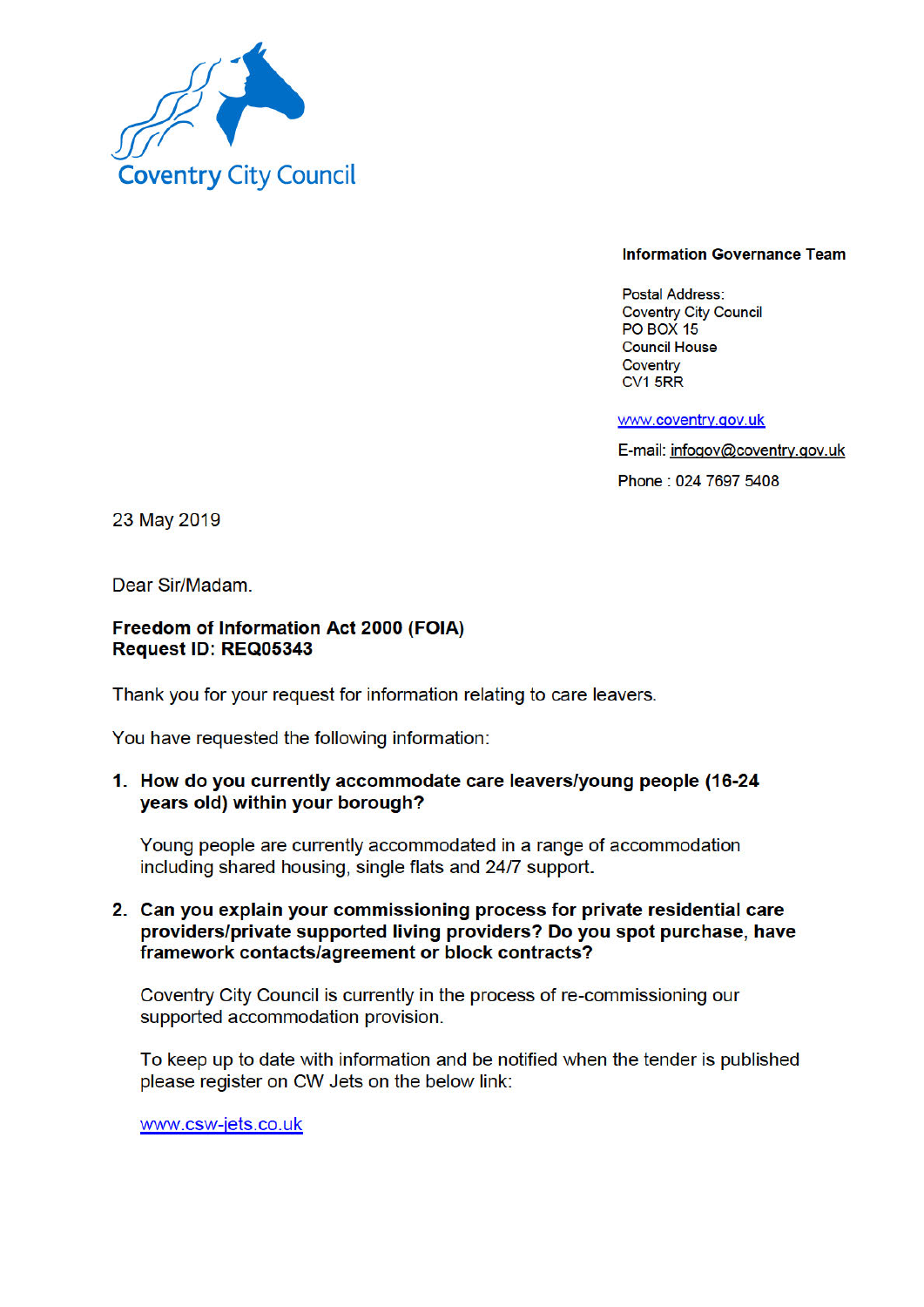Additional placements are made on the West Midlands Framework.

**3. Do organisations need to go through the tendering process to accommodate care leavers/young people (16-24 years old) on a spot purchase basis? If information regarding the website to access will be valuable.**

Please refer to question 2.

**4. Do you operate an approved providers list of private residential care providers/private supported living providers? If so how do I register?**

There is no approved register.

**5. How many care leavers/young people (16&17 years olds) are currently in private residential care/private supported accommodation? Do you require more providers?**

71 as of 13<sup>th</sup> March 2019. More providers are not required outside the tender process that is currently being undertaken.

**6. How many care leavers/young people (18 years old and above) are currently in private residential care/private supported accommodation? Do you require more providers?**

78 as of 13th March 2019. More providers are not required outside the tender process that is currently being undertaken.

- **7. How many care leavers or eligible young people (16&17 years olds) are living in private residential care/private supported accommodation with support of 10 hours or more?**
- **8. How many care leavers or eligible young people (18 years old and above) are living in private residential care/private supported accommodation with support of 10 hours or more?**

For questions 7 and 8 - We can confirm that we do not hold this information and are advising you as per Section 1(1) of the Act. The council does not collect this data**.**

**9. What is the average weekly cost of placing a child (16&17 years olds') in a private residential care/private supported accommodation?**

£3,229.53

**10. What is the average weekly cost of placing an adult (18-24 years old) in a private residential care/private supported accommodation?**

£1,435.40